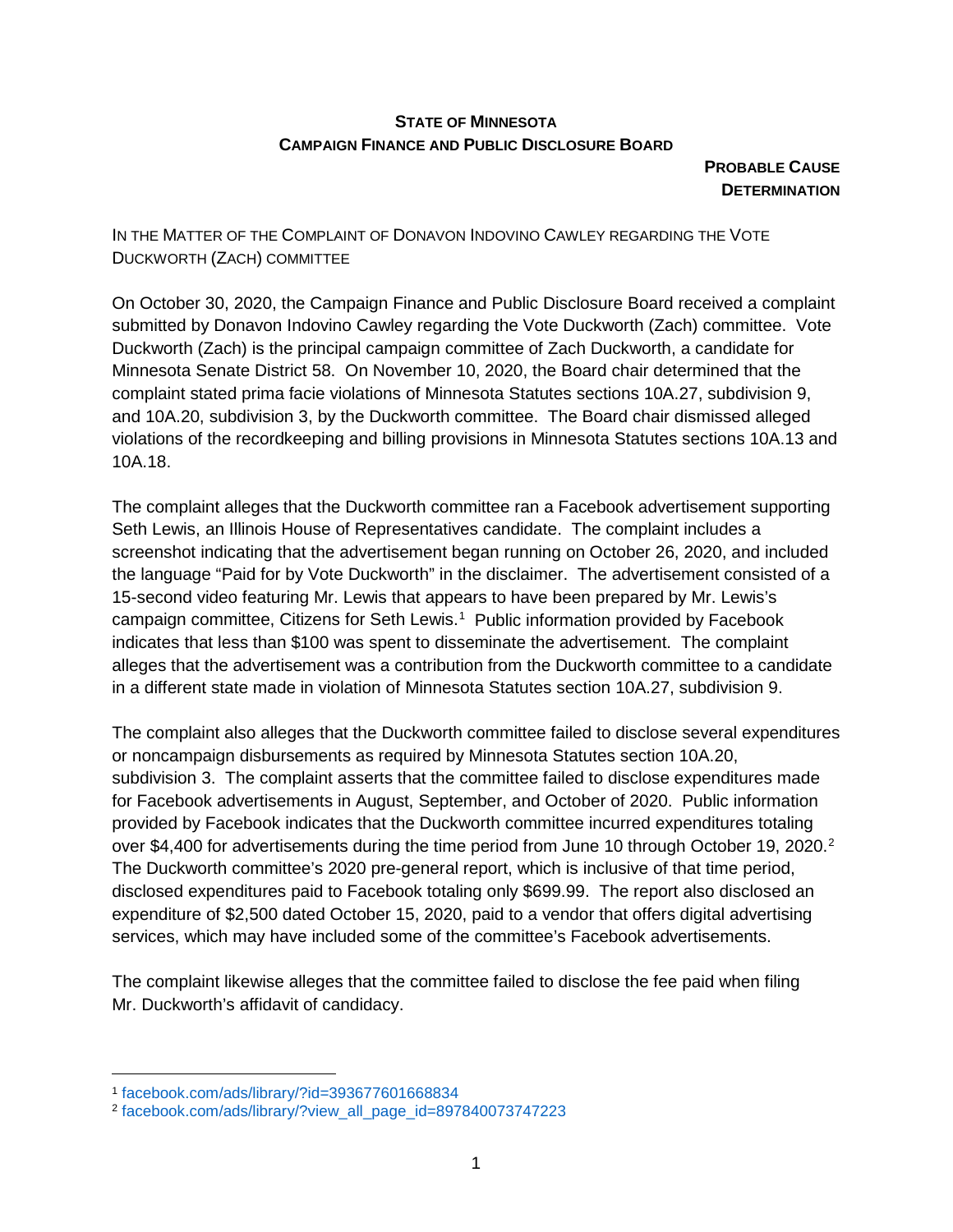Lastly, the complaint alleges that the committee failed to timely and accurately disclose the cost of the committee's website. The complaint includes a screenshot indicating that the committee's website is hosted by NationBuilder and the domain name was registered in August 2018. The committee disclosed an expenditure of \$700 paid to NationBuilder dated August 17, 2020, described as "database management." That expenditure was first disclosed on the committee's 2020 pre-general report.

The complaint and the Board chair's prima facie determination were provided to the Duckworth committee on November 10, 2020. The Duckworth committee has not timely provided a response and has not filed an amended report of receipts and expenditures. The Board considered this matter at its meeting on December 2, 2020.

# **Analysis**

When the Board chair makes a finding that a complaint raises a prima facie violation, the full Board then must determine whether probable cause exists to believe an alleged violation that warrants an investigation has occurred. Minn. Stat. § 10A.022, subd. 3 (d). A probable cause determination is not a complete examination of the evidence on both sides of the issue. Rather, it is a determination of whether, given the evidence available, there is sufficient justification to initiate a formal Board investigation of the allegations in the complaint.

If the Board finds that probable cause exists, the Board is required to determine whether the alleged violation warrants a formal investigation, considering the type and magnitude of the alleged violation, the knowledge of the respondent, any benefit to be gained from a formal investigation, the availability of Board resources, and whether the violation has been remedied. Minn. R. 4525.0210, subp. 5. If the Board finds that probable cause exists but does not order a formal investigation, the Board is required to either dismiss the complaint or order a staff review. Minn. R. 4525.0210, subp. 6.

#### Contribution to a Candidate in Another State

Minnesota Statutes section 10A.27, subdivision 9, paragraph (d), states in part that a "candidate or the treasurer of a candidate's principal campaign committee must not make a contribution from the principal campaign committee to a candidate for political subdivision office in any state." For purposes of that provision, payment of the cost of disseminating an advertisement prepared by another candidate is a contribution to that candidate. Given the Duckworth committee's apparent payment to post the Lewis committee's advertisement on Facebook, probable cause exists to believe that the Duckworth committee violated the prohibition on contributions to candidates in other states.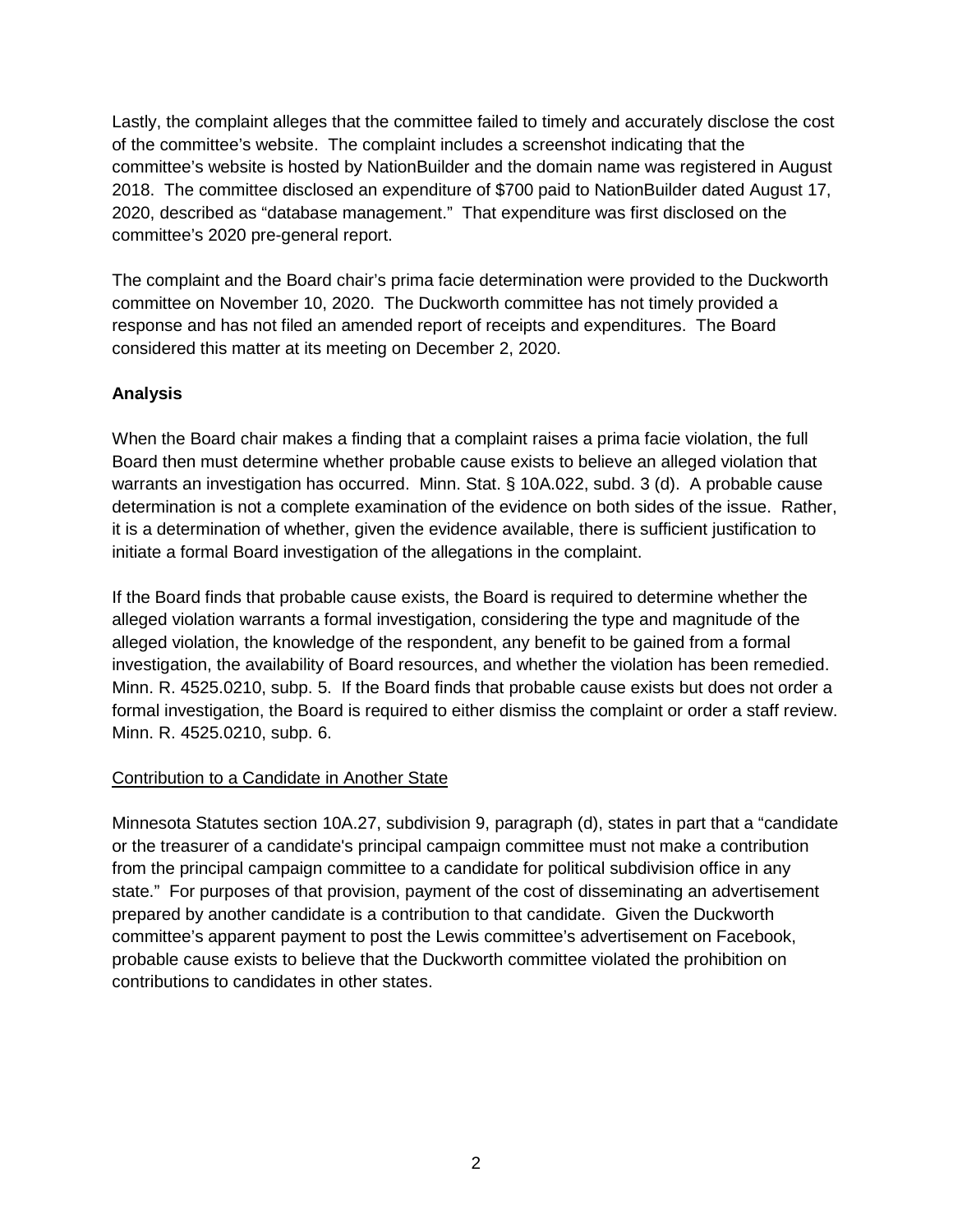### Reporting

Pursuant to Minnesota Statutes section 10A.20, subdivision 3, reports of receipts and expenditures must contain itemized and summary information disclosing contributions received and expenditures and noncampaign disbursements made during each reporting period. In-kind contributions and corresponding in-kind expenditures or noncampaign disbursements must be disclosed in accordance with their fair market value if that value exceeds \$20. An expenditure or noncampaign disbursement is considered to occur at the time when an obligation to pay that expense is incurred. An expenditure or noncampaign disbursement that has been incurred but has not yet been paid is reported as an unpaid bill.

There is probable cause to believe that the Duckworth committee did not report all of its expenditures and noncampaign disbursements. Public information provided by Facebook indicates that the Duckworth committee did not fully disclose expenditures incurred for its Facebook advertisements. Payment of a candidate's filing fee is a noncampaign disbursement and the Duckworth committee's 2020 pre-general and pre-primary reports did not disclose any noncampaign disbursements aside from payment processing fees.

Finally, the domain name voteduckworth.com was used by Mr. Duckworth in 2018 when campaigning for local office. The website was later changed to promote Mr. Duckworth's candidacy for state senator. The timeliness and accuracy of the disclosure of the cost of the committee's website therefore depends not on when the domain name was registered but rather when the website was transferred to Mr. Duckworth's new committee. The committee registered with the Board on January 24, 2020. Any value that was transferred from Mr. Duckworth's local candidate committee to his new principal campaign committee, such as the amount paid in advance for a year-long subscription, would constitute an in-kind contribution from the local committee to the state-level principal campaign committee, unless the state-level committee paid for that value. A principal campaign committee is prohibited from accepting a contribution from a local candidate committee pursuant to Minnesota Statutes section 10A.27, subdivision 9, paragraph (d), and a local candidate committee is likewise prohibited from making such a contribution pursuant to Minnesota Statutes section 211A.13. Because the committee has not disclosed any in-kind contributions and did not itemize any expenditures that appear to be related to its website aside from the \$700 expenditure dated August 17, 2020, probable cause exits to believe that the committee's 2020 pre-primary and pre-general reports are also inaccurate or incomplete with respect to the cost of the committee's website.

#### **Order:**

- 1. Probable cause exists to believe that the Duckworth committee made a contribution to a candidate in another state in violation of Minnesota Statutes section 10A.27, subdivision 9, paragraph (d).
- 2. Probable cause exists to believe that the Duckworth committee violated the reporting requirements in Minnesota Statutes section 10A.20, subdivision 3.